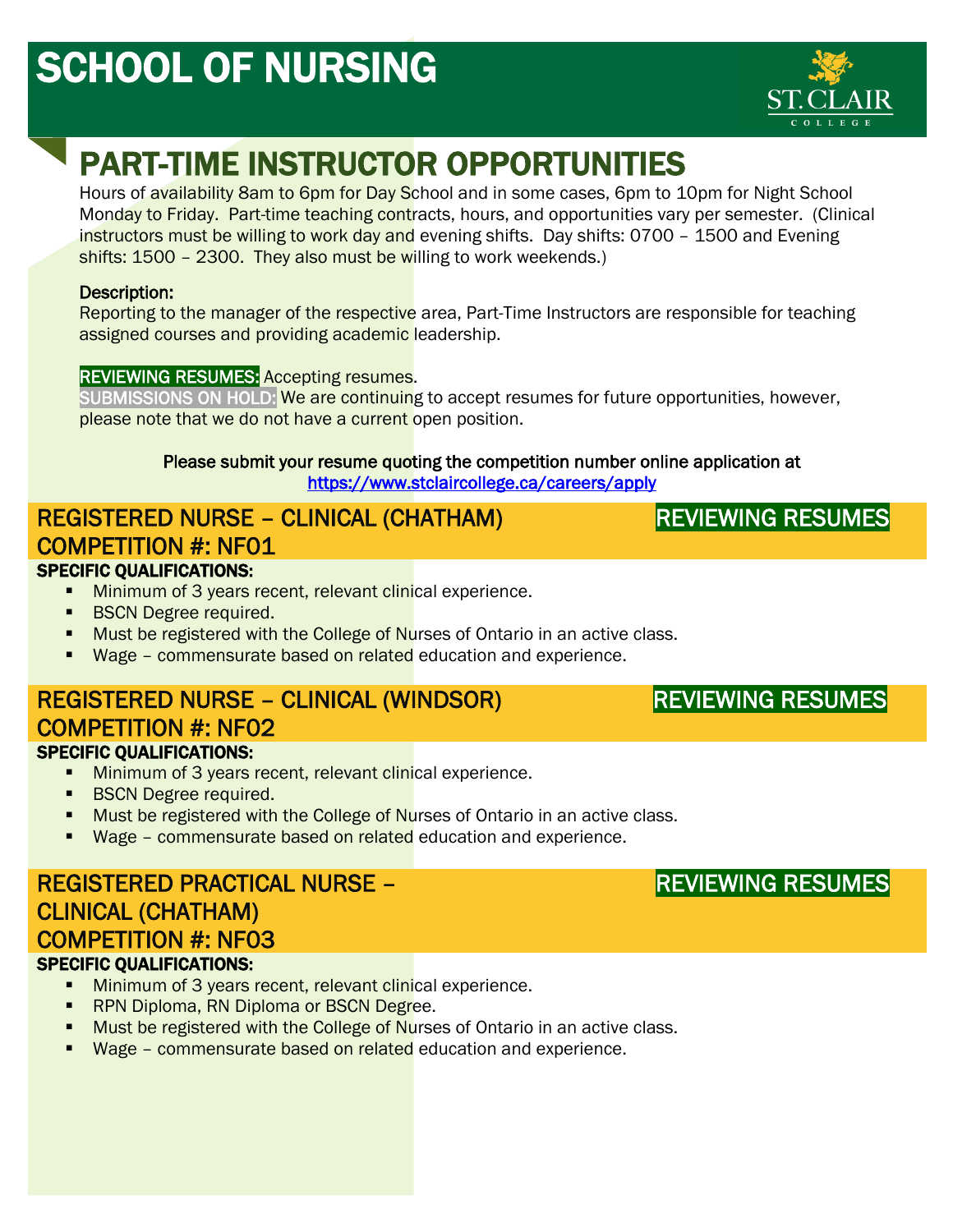### REGISTERED PRACTICAL NURSE – CLINICAL (WINDSOR) COMPETITION #: NF04

#### SPECIFIC QUALIFICATIONS:

- Minimum of 3 years recent, relevant clinical experience.
- **RPN Diploma, RN Diploma or BSCN Degree.**
- **Must be registered with the College of Nurses of Ontario in an active class.**
- Wage commensurate based on related education and experience.

#### PERSONAL SUPPORT WORKER – CLINICAL (CHATHAM) COMPETITION #: NF05 SPECIFIC QUALIFICATIONS:

- **Minimum of 3 years recent, relevant clinical experience.**
- **RPN Diploma, RN Diploma or BSCN Degree.**
- Must be registered with the College of Nurses of Ontario in an active class.
- Wage commensurate based on related education and experience.

#### PERSONAL SUPPORT WORKER – CLINICAL (WINDSOR) COMPETITION #: NF06 SPECIFIC QUALIFICATIONS:

- **Minimum of 3 years recent, relevant clinical experience.**
- **RPN Diploma, RN Diploma or BSCN Degree.**
- **Must be registered with the College of Nurses of Ontario in an active class.**
- Wage commensurate based on related education and experience.

#### BACHELOR OF SCIENCE NURSING – THEORY (CHATHAM) COMPETITION #: NF07 SPECIFIC QUALIFICATIONS:

- **Minimum of five (5) years recent, relevant clinical experience.**
- **Minimum of one (1) year teaching experience in a classroom or lab setting.**
- **Must be a RN and have a BScN and either a MSCNursing or MNursing.**
- **Must be registered with the College of Nurses of Ontario in an active class.**
- **Wage commensurate based on related** education and experience.

### BACHELOR OF SCIENCE NURSING – THEORY (WINDSOR) COMPETITION #: NF08

#### SPECIFIC QUALIFICATIONS:

- **Minimum of five (5) years recent, relevant clinical experience.**
- **Minimum of one (1) year teaching experience in a classroom or lab setting.**
- **Must be a RN and have a BScN and either a MSCNursing or MNursing.**
- Must be registered with the College of Nurses of Ontario in an active class.
- Wage commensurate based on related education and experience.

### SUBMISSIONS ON HOLD

SUBMISSIONS ON HOLD

### REVIEWING RESUMES

### REVIEWING RESUMES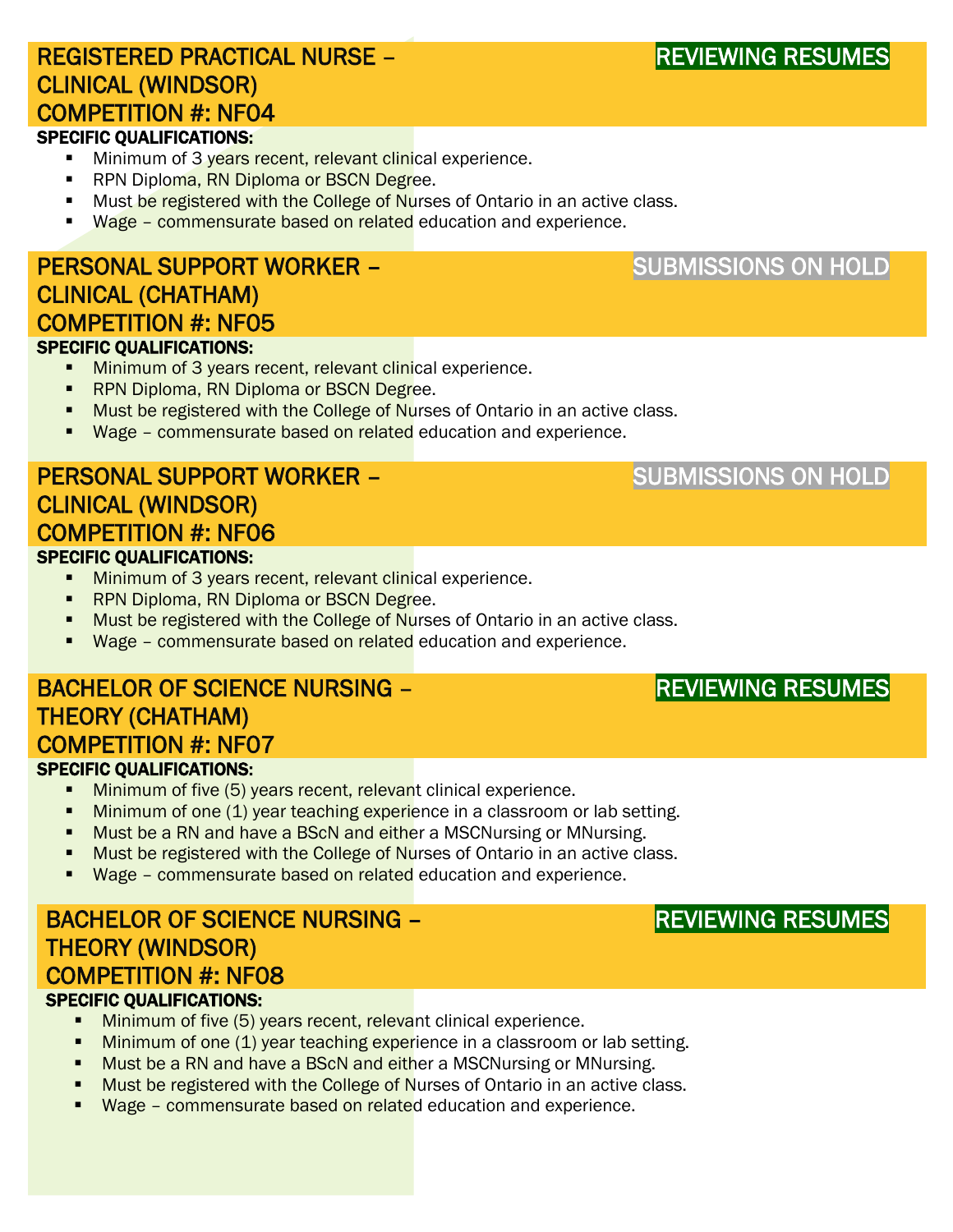### PRACTICAL NURSING – THEORY (CHATHAM) COMPETITION #: NF09

#### SPECIFIC QUALIFICATIONS:

- Minimum of five (5) years recent, relevant clinical experience.
- Minimum of one (1) year teaching experience in a classroom setting or lab setting.
- **RPN Diploma, RN Diploma or BSCN Degree.**
- **Must be registered with the College of Nurses of Ontario in an active class.**
- Wage commensurate based on related education and experience.

### PRACTICAL NURSING – THEORY (WINDSOR) COMPETITION #: NF10

#### SPECIFIC QUALIFICATIONS:

- Minimum of five (5) years recent, relevant clinical experience.
- **Minimum of one (1) year teaching experience in a classroom setting or lab setting.**
- **RPN Diploma, RN Diploma or BSCN Degree.**
- Must be registered with the College of Nurses of Ontario in an active class.
- **Wage commensurate based on related** education and experience.

#### PERSONAL SUPPORT WORKER – THEORY (CHATHAM) COMPETITION #: NF11 SPECIFIC QUALIFICATIONS:

- Minimum of five (5) years recent, relevant clinical experience.
- **Minimum of one (1) year teaching experience in a classroom setting or lab setting.**
- **RPN Diploma, RN Diploma or BSCN Degree.**
- Wage commensurate based on related education and experience.

### PERSONAL SUPPORT WORKER – THEORY (WINDSOR) COMPETITION #: NF12

#### SPECIFIC QUALIFICATIONS:

- Minimum of five (5) years recent, relevant clinical experience.
- **Minimum of one (1) year teaching experience in a classroom setting or lab setting.**
- **RPN Diploma, RN Diploma or BSCN Degree.**
- Wage commensurate based on related education and experience.

### PRE-HEALTH – CHEMISTRY/BIOLOGY THEORY & LAB (CHATHAM) COMPETITION #: NF13

#### SPECIFIC QUALIFICATIONS:

- **Minimum of 3 years recent teaching experience in a classroom setting.**
- **Bachelor of Science with a major in Chemistry or Biology.**
- **Bachelor of Education with intermediate/senior qualifications is considered an asset.**
- **Wage commensurate based on related** education and experience.

## SUBMISSIONS ON HOLD

### SUBMISSIONS ON HOLD

## REVIEWING RESUMES

# REVIEWING RESUMES